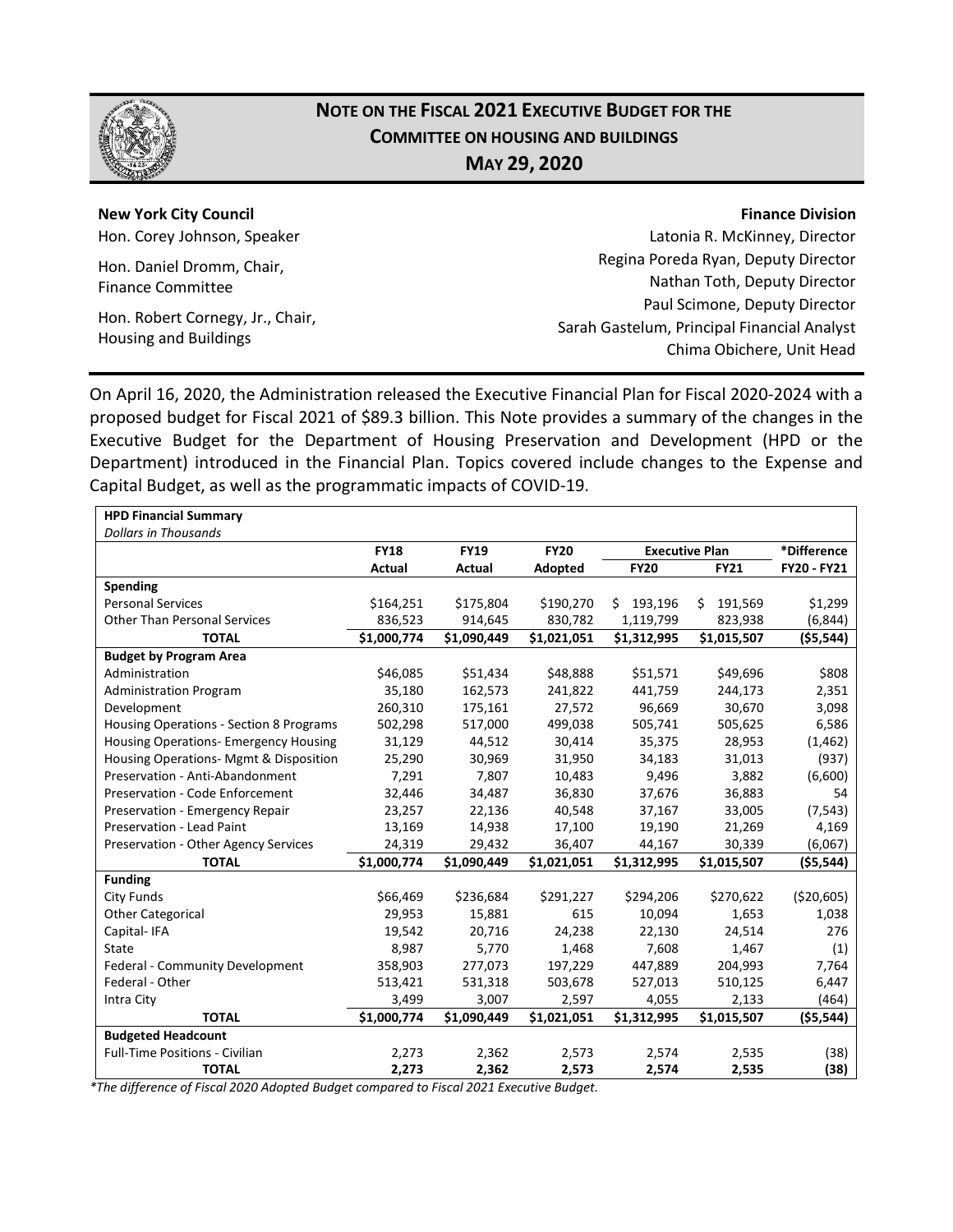Because the City's fiscal year and the state and federal fiscal years do not coincide, HPD reports only baseline funding and grants that it anticipates from the other two branches of government at the beginning of each year and makes adjustments as additional funds are received. Therefore, program areas that are primarily funded through non-City sources might align with amounts reflected in the Fiscal 2020 Adopted Budget once the agency can confirm these allocations.

# **Fiscal 2021 Funding Sources**

HPD is primarily funded through federal grants and receives only about 27 percent of its total funding from City sources. This means that most of HPD's funding comes with federal spending restrictions that limit the agency's flexibility to make programmatic decisions and future funding levels are highly uncertain and dependent on the political climate in Washington. Federal subsidies, including federal rental assistance (Section 8 program) funds, at \$505.6 million comprise about half of HPD's total expense budget in Fiscal 2021. The second largest funding source, federal Community Development Block Grant (CDBG) funds, are also federally sourced, and at \$154.5 million represents 20 percent of the agency's budget for Fiscal 2021. Within HPD's approximately \$1.02 billion Fiscal 2021 Executive Budget, about \$227.5 million, or 22 percent, is set aside for NYCHA. The allocation for NYCHA comes from several funding sources, including: \$172.2 million in City tax-levy; \$50.4 million in federal CDBG funds, \$4.5 million in CDBG Disaster Recovery (CDBG-DR) funds and \$392,000 in State funds. The remaining \$788 million is scheduled for HPD programs and operations, as demonstrated in the below chart.



# **New in the Executive Budget**

The Fiscal 2021 Executive Budget includes \$13.6 million in Program to Eliminate the Gap (PEG) savings, introduces no new needs and includes a net increase of \$25.2 million in other adjustments, which includes \$7.1 million for collective bargaining agreements and other technical adjustments. Significant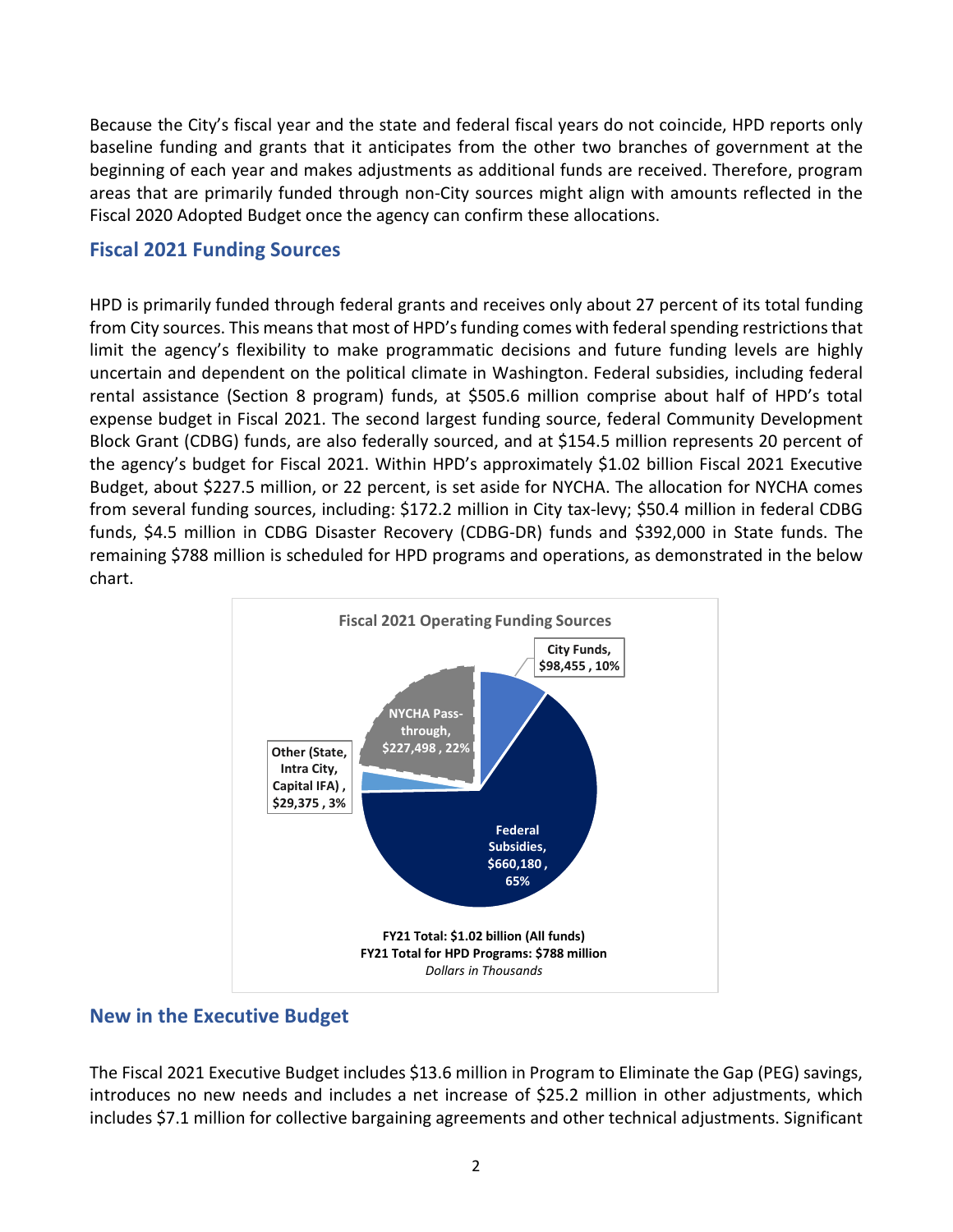budget actions also include the reallocation of \$583.4 million in capital funds in Fiscal 2020 and \$457 million in Fiscal 2021 into Fiscal 2022-2024 in order to make resources available in the near term to address the COVID-19 crisis and more accurately reflect revised project timelines due to the pandemic.

### **COVID-19 Programmatic Impacts**

The Executive Plan did not make changes to HPD's budget to reflect COVID-19 related expenses or revenue despite the purchase of health, life and safety equipment for front-line staff, including masks and hand sanitizer, the purchase of equipment for essential operations to continue in a telework environment, and support for health and human services provider contracts. While the Department's budget does not accurately reflect COVID-19 related expenditures in Fiscal 2020 or Fiscal 2021, it is anticipated that these expenses will be reflected in the Fiscal 2021 Adopted Budget.

### **PEG Associated Savings**

In conjunction with the Fiscal 2021 Executive Plan, the Office of Management and Budget (OMB) released a Citywide Savings Program that outlined a plan to reduce City spending by \$2.7 billion in Fiscal 2020 and Fiscal 2021 combined. To develop the program, OMB asked all agencies to identify efficiencies, alternative funding sources and programmatic changes, including PEGs that would yield budgetary savings. HPD has identified savings totaling \$13.6 million in Fiscal 2020 and about \$7 million in Fiscal 2021, as demonstrated in the chart below.

![](_page_2_Figure_5.jpeg)

- **Battery Park City Authority Trust Funds.** HPD anticipates to achieve savings of \$8.2 million in Fiscal 2020 and \$750,000 in Fiscal 2021 from the scheduling of Battery Park City Authority Housing Trust Fund dollars as supplementary funding for various housing programs.
- **Hiring Freeze Savings**. The Fiscal 2021 Executive Budget establishes a hiring freeze, resulting in \$800,000 in savings in Fiscal 2020 and \$300,000 in Fiscal 2021. As of March 2020, HPD has a vacancy rate of approximately six percent, far higher than the citywide average of approximately two percent.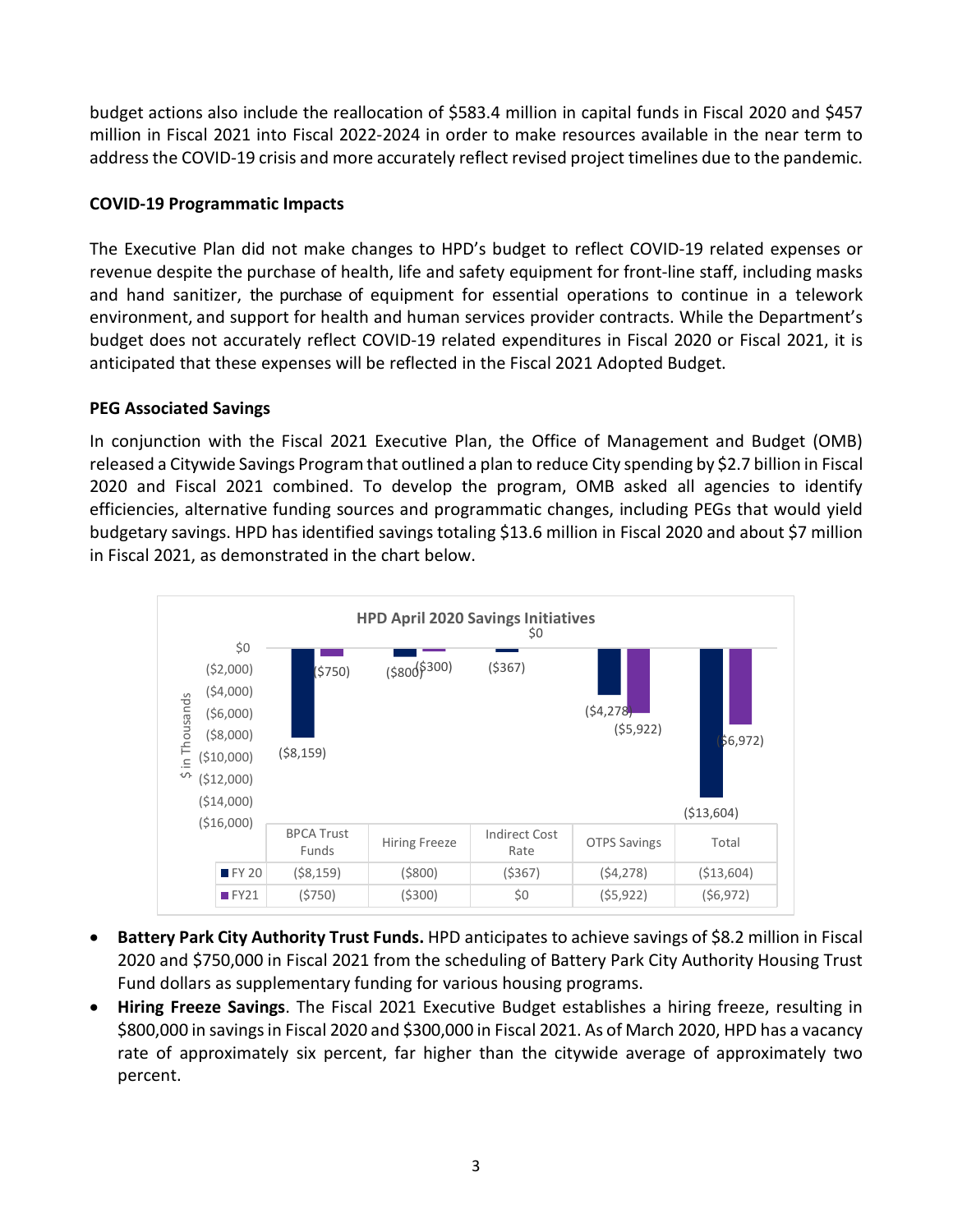- **Indirect Cost Rate.** HPD anticipates to achieve savings of \$367,000 in Fiscal 2020 from a re-estimate of indirect cost rates for human service provider contracts and expenses based on projected actual need. This action will have no impact on services or available funding for HPD's human service providers.
- **OTPS Savings.** HPD anticipates to achieve savings of \$4.3 million in Fiscal 2020 and \$5.9 million in Fiscal 2021 resulting from OTPS underspending across various programs, including: a re-estimate of NYC 15/15 costs to reflect actual current need; a reduction in HPD's administrative OTPS budget resulting from a reduction in travel and office expenses as a result of the current telework environment; a re-estimate of costs related to LeadFreeNYC, the Landlord Ambassadors program and the Basement Apartment pilot program.

# **Other Budget Considerations**

In the Fiscal 2020 Adopted Budget, the Administration provided funding for one-year for the below program, which was not included as part of the Fiscal 2021 Executive Budget.

• **Alternative Enforcement Program**. The Fiscal 2021 Executive Budget does not include \$750,000 for emergency repairs under the Alternative Enforcement program (AEP), an enforcement program administered by HPD, which identifies the 250 most distressed multiple dwellings citywide each year. Under the program, landlords are billed for repairs, which helps residents from living in dire physical conditions while waiting for landlords to act. The baselined funding requested by the Council would provide emergency repairs for about two years for 50 buildings in the program.

# **Federal Stimulus Funding**

The Coronavirus Aid, Relief, and Economic Security (CARES) Act provides approximately \$12 billion nationally to the U.S. Department of Housing and Urban Development (HUD) for community development and housing programs. The CARES Act gives HUD significant discretion over when to allocate much of the funding and what formulas to use to distribute the funding. For New York City, federal aid for community development and housing programs is estimated to total about \$972 million. It is anticipated that HPD will receive funding through two provisions of the CARES Act.

- **Community Development Block Grant (CDBG) Awards**. In April 2020, HUD allocated an initial \$102.1 million in emergency CDBG funds to the City based on the annual CDBG formula grant. The additional CDBG funding is relatively flexible in scope, with eligible uses that include: the construction of public facilities; economic development programs to create or preserve jobs; grants or loans to support nonprofits that are affected by the COVID-19 pandemic and are engaged in neighborhood revitalization or community economic development; and other uses. Additional CDBG funds will be awarded based on a formula that takes into account the impact of COVID-19 on specific localities. It is anticipated that HPD will receive additional CDBG funds in Fiscal 2020 and Fiscal 2021, though timing and amounts have not yet been disclosed.
- **Tenant-Based Rental Assistance.** The CARES Act provides additional funding for existing federal rental-assistance programs, including the Housing Choice Voucher program (Section 8 program). Low-income tenants in this program generally pay 30 percent of their income in rent to private property owners and the federal subsidy pays the balance. As tenants' incomes decline during the COVID-19 pandemic and economic downturn, additional subsidy is needed to make up the difference. As of March 7, HPD administers 40,365 Section 8 vouchers and expects to receive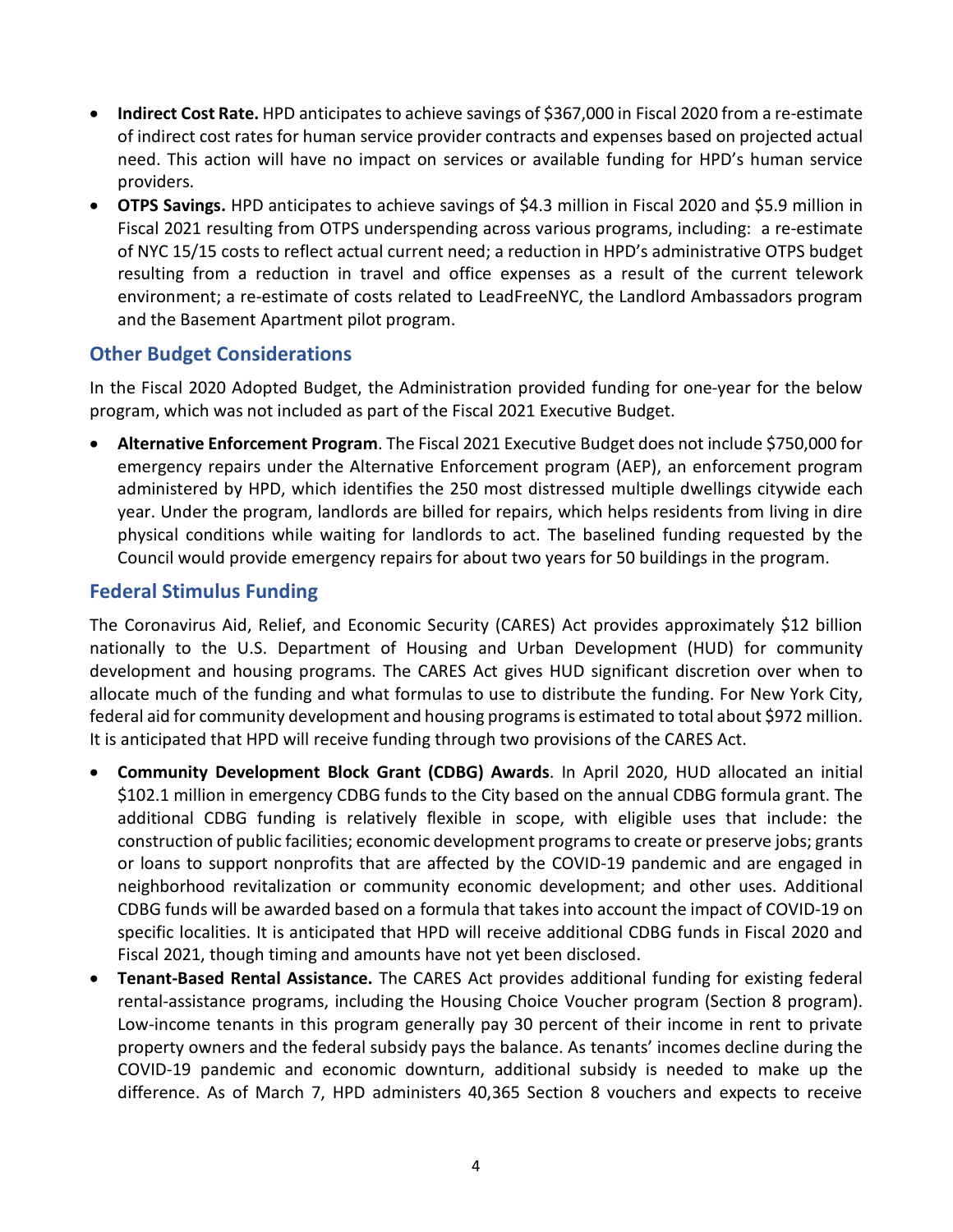additional funding to help cover increased subsidy costs resulting from reductions in tenants' income, though timing and amounts have not yet been disclosed.

# **Capital Program**

On April 16, 2020, Mayor Bill de Blasio released the Executive Capital Commitment Plan for Fiscal 2020- 2024 (the Commitment Plan) and the Fiscal 2021-2024 Executive Capital Budget (the Capital Budget). As the City's Capital program was released during the COVID-19 pandemic, capital projects and processes were greatly impacted not only by a State ban on most construction projects, but also the City's own cashflow issues which established a temporary moratorium on all non COVID-19 health and safety related projects. As a result of these actions, it is anticipated that HPD's capital project pipeline will be impacted by widespread project delays in the short term.

The following section will provide an overview of the Executive Capital Commitment Plan and Executive Capital Budget for HPD and examine the extent of these delays and the overall feasibility of HPD's capital program.

#### **Fiscal 2021 Executive Capital Budget and Capital Commitment Plan for Fiscal 2020-2024**

The Capital Budget provides the estimated need for new appropriations for Fiscal 2021 along with projections for the subsequent three-year capital program. Appropriations represent the legal authority to spend capital dollars and are what the Council votes on at budget adoption. The Commitment Plan, which is a five-year spending plan, is the plan to spend those appropriations. The Capital Budget is significantly less than the Capital Commitment Plan because it does not include the current appropriations for Fiscal 2020 or the amount of funding that may be re-appropriated or rolled into Fiscal 2021 in the Adopted Budget. This section will provide an overview of the Capital Budget and Commitment Plan for HPD.

![](_page_4_Figure_6.jpeg)

HPD's Fiscal 2021 Executive Capital Budget includes \$4.4 billion in Fiscal 2021-2024. This represents approximately eight percent of the City's total \$55.3 billion Capital Budget for 2021-2024. Available appropriations for Fiscal 2020 totaled \$2.1 billion as of February 29; this includes \$1.2 billion in reauthorized prior appropriations and \$1.6 billion in authorized Fiscal 2020 appropriations, less actual commitments in the current fiscal year of \$675 million.

#### **Fiscal 2021 Executive Capital Commitment Plan Highlights**

The Fiscal 2021 Executive Capital Commitment Plan for HPD is comprised of 608 projects across 128 budget lines, which reflects an increase of 27 additional projects when compared to the Preliminary Commitment Plan. In addition to these funds, HPD leverages City capital resources to generate substantial private equity that does not flow through the City's capital budget as part of the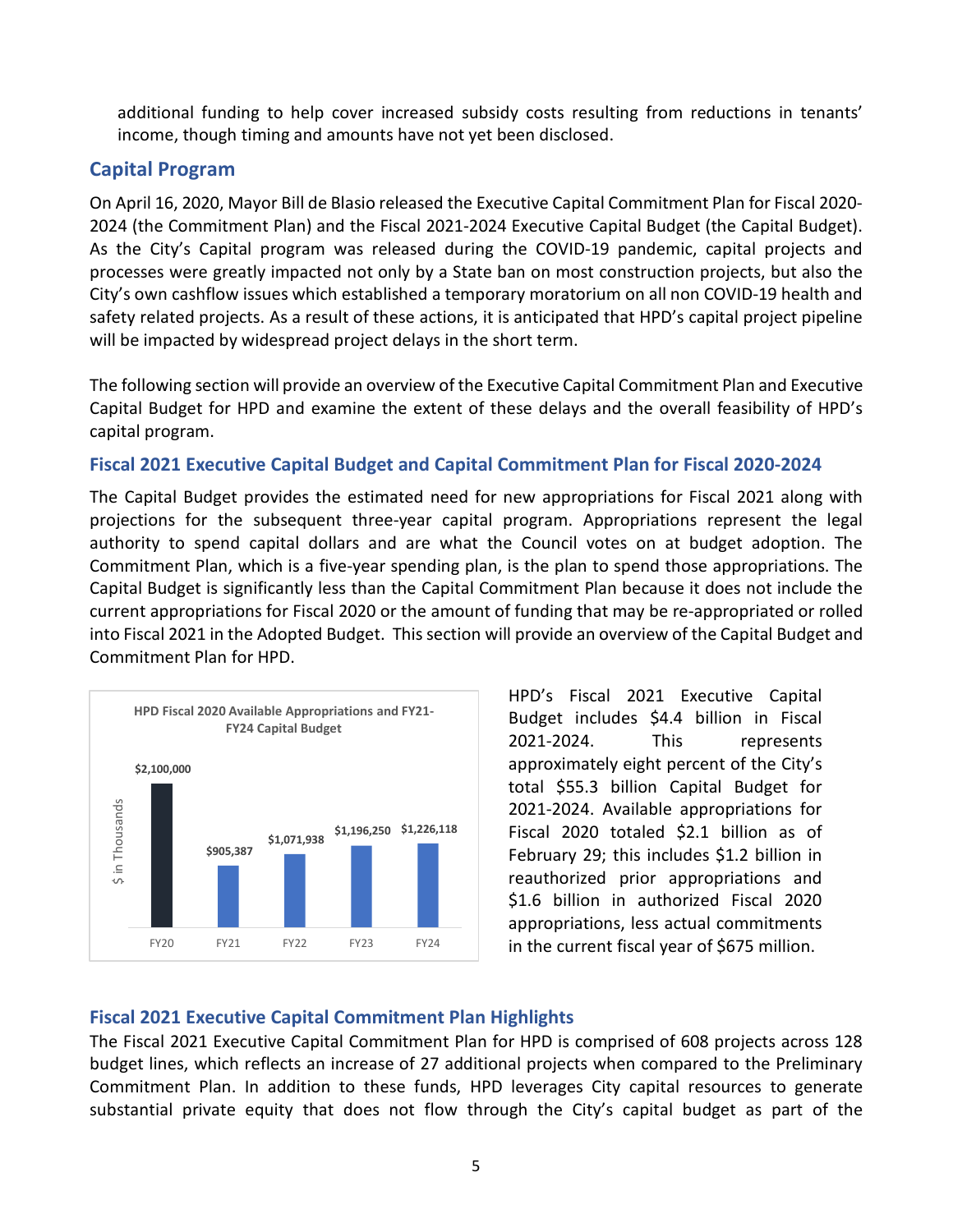Department's commitment to create and preserve 300,000 units of affordable housing by 2026 under the Housing New York plan. HPD's Capital Commitment Plan is entirely dedicated to achieving the unit production goals of Housing New York and is divided into five major program areas as outlined in the chart below.

![](_page_5_Figure_1.jpeg)

As of December 31, 2019, the City financed the creation and preservation of 147,933 affordable housing units across New York City, including 49,169 newly constructed units and the preservation of over 98,764 units. Of the 147,933 affordable housing units preserved or constructed to date, about 40 percent were financed in the two most recent fiscal years, Fiscal 2018 and Fiscal 2019, setting new high-water marks for affordable housing production in New York City. However, due to the impact of COVID-19 and the resulting economic downturn, it is anticipated that HPD will not meet its annual target of 25,000 housing starts in Fiscal 2020 and Fiscal 2021 under Housing New York.

#### **COVID-19 Related Impacts on the Executive Capital Commitment Plan for Fiscal 2020-2024**

HPD's Executive Capital Commitment Plan includes \$5.89 billion in Fiscal 2020-2024, including \$5.73 billion in City funds and \$158 million in federal HOME funds. This represents approximately eight percent of the City's total \$83.2 billion Executive Capital Commitment Plan for 2020-2024. The Department's \$5.89 billion Executive Capital Commitment Plan for Fiscal 2020-2024 reflects a small increase of \$7.6 million compared to the \$5.88 billion scheduled in the Preliminary Commitment Plan. However, due to the unprecedented economic crisis surrounding the ongoing COVID-19 pandemic, about \$583.4 million was re-allocated from Fiscal 2020 and about \$457 million was reallocated from Fiscal 2021 into Fiscal 2022-2024 in order to make resources available in the near term to address the immediate crisis and more accurately reflect revised project timelines due to the pandemic. Despite this reallocation of about \$1 billion into the outyears, HPD reports that the overall commitment of preserving and creating 300,000 units of affordable housing by 2026 remains unchanged. These funding shifts are further outlined in the chart below.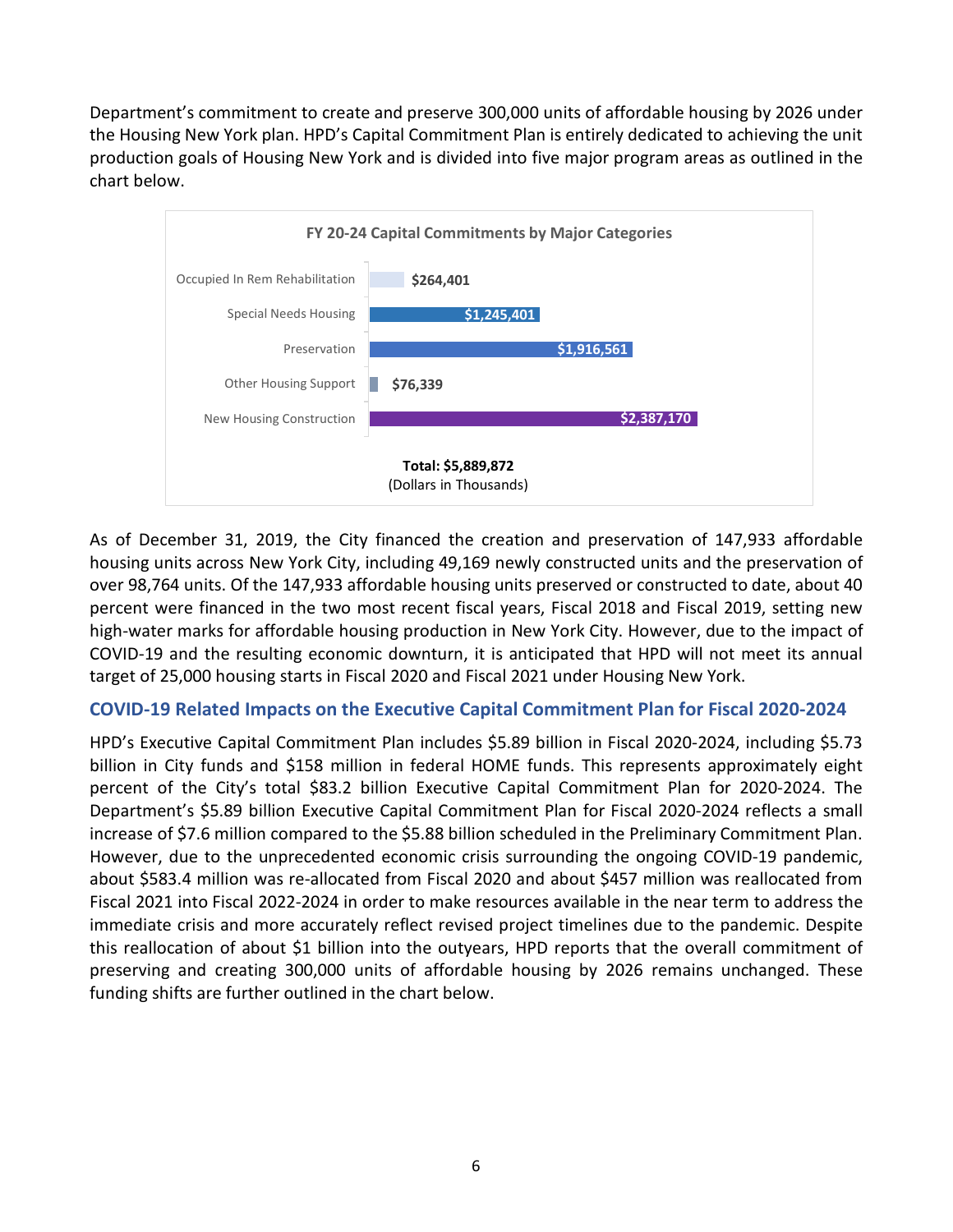![](_page_6_Figure_0.jpeg)

HPD administers various financing programs in order to facilitate preservation, new construction, congregate units of supportive housing, and the disposition of in rem housing stock. The Fiscal 2021 Executive Capital Commitment Plan includes various funding shifts to several major financing programs, when compared to the Preliminary Commitment Plan. These changes are further outlined below.

![](_page_6_Figure_2.jpeg)

#### **Major Preservation Programs**

- \$672.9 million for the Participation Loan Program (PLP), which reflects an increase of \$32.2 million compared to the Preliminary Capital Commitment Plan; and
- \$462.2 million for the Low-Income Housing Tax Credit (LIHTC) Projects- LIHTC Year 15 Preservation Program, which reflects a decrease of \$43.6 million compared to the Preliminary Capital Commitment Plan.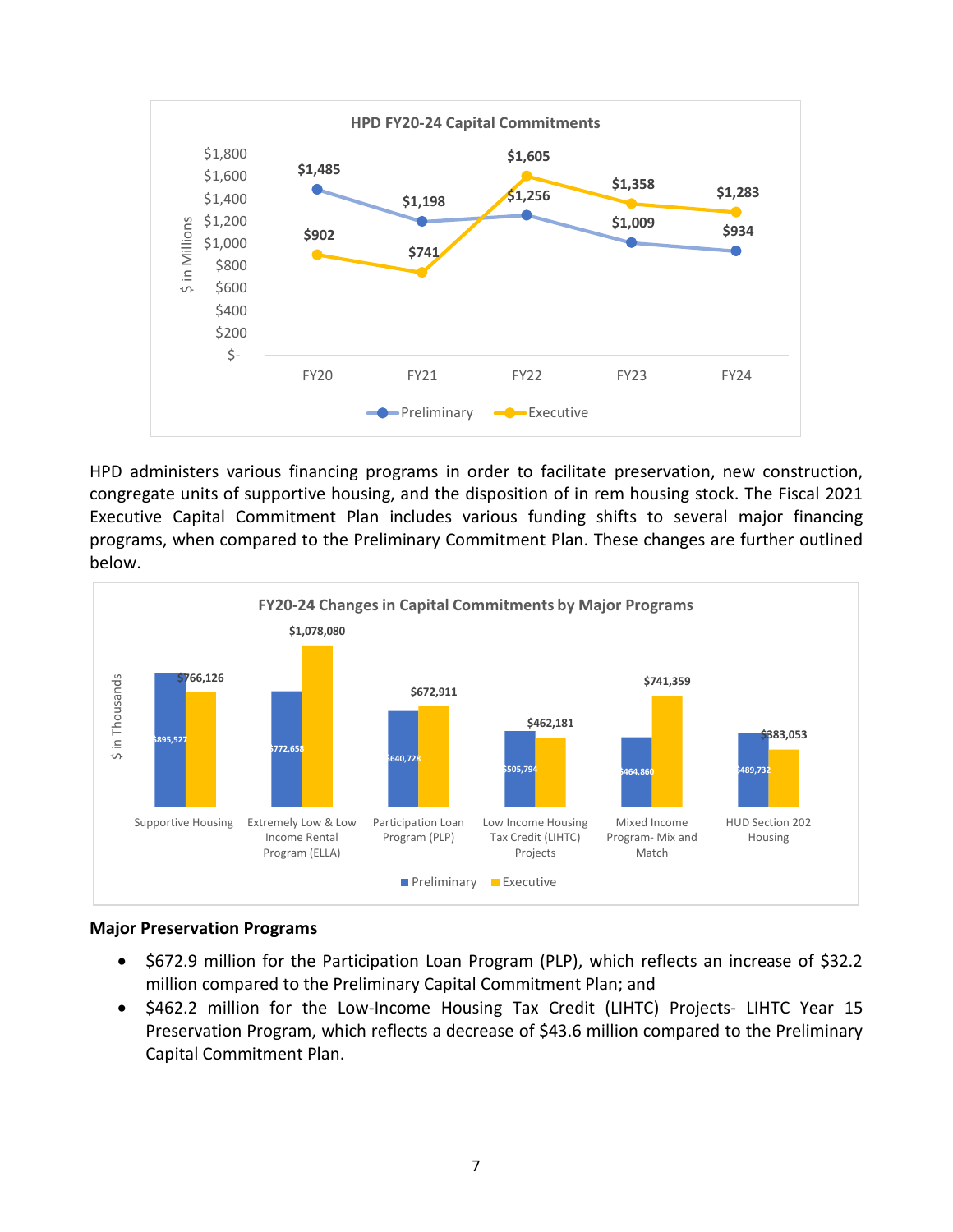#### **Major New Construction Programs**

- \$1.1 billion for the Extremely Low- & Low-Income Affordability (ELLA) Program, which reflects an increase of \$305.4 million compared to the Preliminary Capital Commitment Plan; and
- \$741.4 million for the Mixed Income Program- Mix and Match, which reflects an increase of \$276.5 million compared to the Preliminary Capital Commitment Plan.

#### **Major Special Needs/Supportive Housing Programs**

- \$766.1 million for Supportive Housing, which reflects a decrease of \$129.4 million compared to the Preliminary Capital Commitment Plan; and
- \$383.1 million for the HUD Section 202 funding, which reflects a decrease of \$106.7 million compared to the Preliminary Capital Commitment Plan.

# **Fiscal 2020-2029 Ten-Year Capital Commitment Plan**

The Fiscal 2020-2029 Executive Capital Commitment Plan presented as part of the Fiscal 2021 Executive Capital Budget demonstrates planned spending totaling \$10.1 billion for HPD over the ten-year period, which includes \$9.8 billion in City funds and \$318 million in federal funds. The Department's \$10.1 billion Executive Capital Commitment Plan for Fiscal 2020-2029 reflects a small increase of \$7.6 million compared to the amount scheduled in the Preliminary Commitment Plan for Fiscal 2020-2029. Although the Housing New York Plan aims to build or preserve 300,000 units of affordable housing by 2026, HPD's Ten-Year Capital Commitment Plan reflects the continuation of funding past that target date. The chart below demonstrates how planned capital commitments are distributed by Fiscal Year among the five major program areas that support the Department's programmatic housing initiatives.

![](_page_7_Figure_8.jpeg)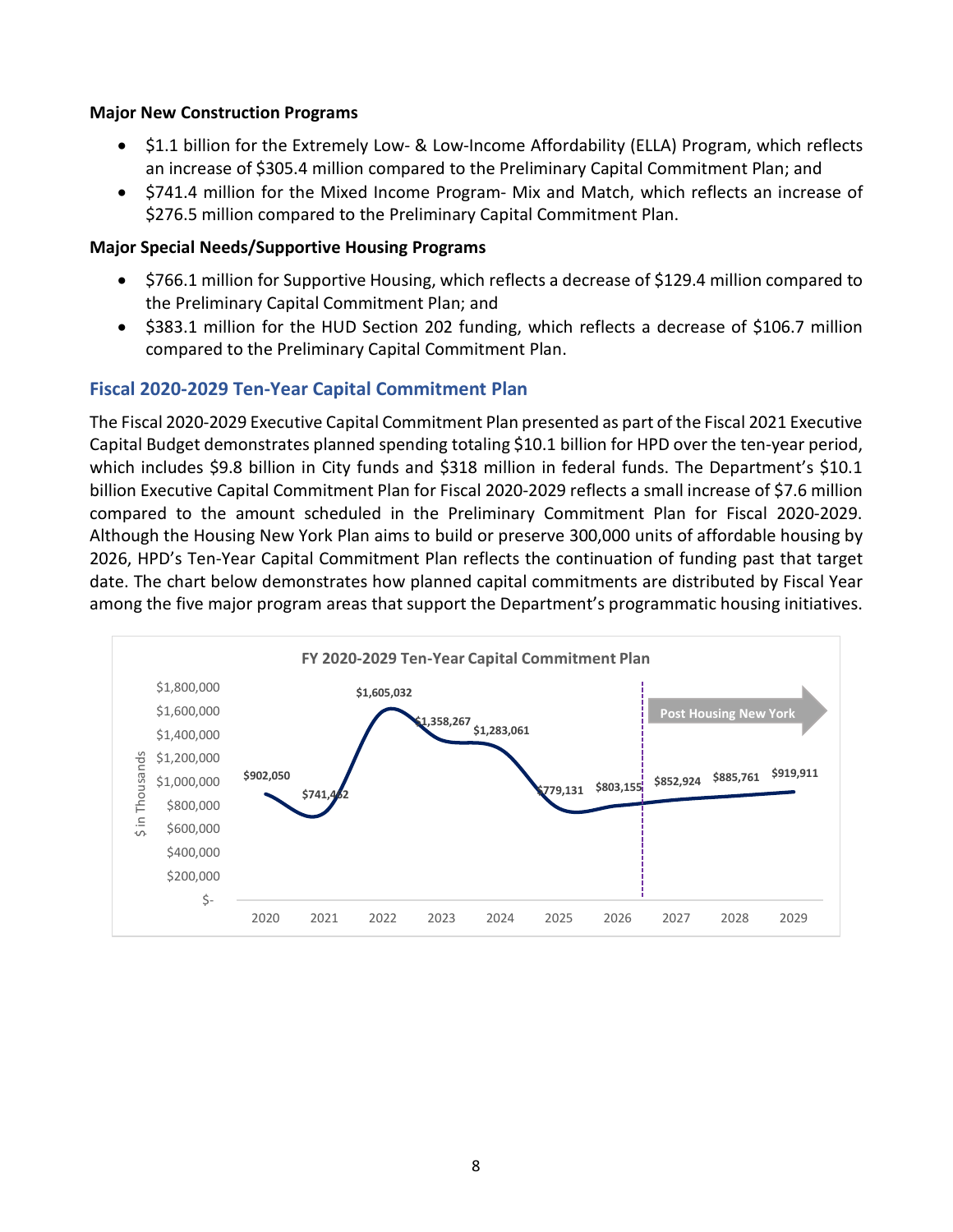# **Appendix 1: Fiscal 2021 Budget Actions since Fiscal 2020 Adoption**

|                                                           | <b>FY 20</b>   |                 |                | <b>FY 21</b> |                 |                |  |
|-----------------------------------------------------------|----------------|-----------------|----------------|--------------|-----------------|----------------|--|
| <b>Dollars in Thousands</b>                               | City           | <b>Non-City</b> | Total          | City         | <b>Non-City</b> | Total          |  |
| HPD Budget as of the Adopted FY20 Budget                  | \$291,227      | \$729,825       | \$1,021,052    | \$266,475    | \$724,755       | \$991,230      |  |
| New Needs- Prelim. 2021                                   |                |                 |                |              |                 |                |  |
| <b>Indirect Cost Rate</b>                                 | \$979          | \$0             | \$979          | \$979        | \$0             | \$979          |  |
| Build It Back Single Family HPD                           | 7,425          | 0               | 7,425          | 0            | $\Omega$        | 0              |  |
| <b>Subtotal, New Needs</b>                                | \$8,404        | \$0             | \$8,404        | \$979        | \$0             | \$979          |  |
| Other Adjustments- Prelim. 2021                           |                |                 |                |              |                 |                |  |
| 2524-26 ACP Jr Blvd (PLP)                                 | \$0            | \$1,436         | \$1,436        | \$0          | \$0             | \$0            |  |
| Agency Phone Plan Review                                  | (6)            | (4)             | (11)           | (12)         | (9)             | (21)           |  |
| <b>CAMBA Consolidated</b>                                 | 0              | 24              | 24             | 0            | 24              | 24             |  |
| <b>CCM Consolidated</b>                                   | 0              | 63              | 63             | 0            | 63              | 63             |  |
| Collective Barg CSBA Attorneys & IBT L237                 | 133            | 339             | 473            | 146          | 375             | 521            |  |
| <b>CUCS KINGSBRIDGE HEIGHTS</b>                           | 0              | 629             | 629            | 0            | 629             | 629            |  |
| DR Rebuild                                                | 0              | 47              | 47             | 0            | 0               | 0              |  |
| Homeland Security - UASI 2016                             | 0              | 1               | 1              | 0            | 0               | 0              |  |
| HPD MF & HDC/CPC Staffing Need                            | 0              | 1,018           | 1,018          | 0            | 0               | 0              |  |
| <b>HPD Requisitions Fund Request</b>                      | 0              | 3,065           | 3,065          | 0            | 0               | 0              |  |
| HPD SF Rebuild/URA Funding & Payment                      | 0              | 1,756           | 1,756          | 0            | 0               | 0              |  |
| <b>IAEM Conference Approval</b>                           | 0              | 8               | 8              | 0            | 0               | 0              |  |
| L246 Collective Bargaining (IC)                           | $\overline{2}$ | $\mathbf 0$     | $\overline{2}$ | 2            | 0               | $\overline{2}$ |  |
| Language line contract                                    | 0              | 225             | 225            | 0            | 150             | 150            |  |
| Lead Demo 2017                                            | 0              | 78              | 78             | 0            | 0               | 0              |  |
| Mobility Budget Code                                      | 0              | 104             | 104            | 0            | 0               | 0              |  |
| <b>NCS Consolidated</b>                                   | 0              | 16              | 16             | 0            | 16              | 16             |  |
| <b>NYCHA Labor Funding Estimates</b>                      | 956            | 0               | 956            | 994          | 0               | 994            |  |
| NYCHA: DOI, PS                                            | 0              | 11,297          | 11,297         | 0            | 0               | 0              |  |
| Project Renewal Consolidated                              | 0              | 194             | 194            | 0            | 194             | 194            |  |
| PUT UP FUNDS FOR CPC ADMIN                                | 0              | 222             | 222            | 0            | 0               | 0              |  |
| PUT UP FUNDS FOR DR URA                                   | 0              | 63              | 63             | 0            | 0               | 0              |  |
| PUT UP FUNDS FOR MF                                       | 0              | 3,005           | 3,005          | 0            | 0               | 0              |  |
| PUT UP FUNDS FOR MF TEMP                                  | 0              | 6               | 6              | 0            | 0               | 0              |  |
| PUT UP FUNDS FOR REBUILD                                  | 0              | 194             | 194            | 0            | 0               | 0              |  |
| Reallocate funds for NYCHA                                | 0              | 8,140           | 8140           | 0            | 0               | 0              |  |
| Reallocate Funds MOPD                                     | 0              | 385             | 385            | 0            | 0               | 0              |  |
| ROLLOVER BC 7653                                          | 0              | $\overline{2}$  | $\overline{2}$ | 0            | 0               | 0              |  |
| RUSTIN HOUSES CONSOLIDATION                               | 0              | 306             | 306            | 0            | 306             | 306            |  |
| <b>S8 ITCS ASSIGNMENT REQUEST</b>                         | 0              |                 |                | 0            | 0               |                |  |
| SCHEDULE FUNDS FOR SECURITY                               | 0              | 1,596<br>1,109  | 1,596<br>1,109 | 0            | 0               | 0<br>0         |  |
| Schedule funds from Grant 17                              | 0              | 180             | 180            | 0            | 182             | 182            |  |
|                                                           | 0              |                 |                |              |                 |                |  |
| Section 8 Mainstream Program<br><b>SOBRO Consolidated</b> | 0              | 1,030<br>510    | 1,030<br>510   | 0<br>0       | 1,051<br>510    | 1,051          |  |
|                                                           | 0              | 117             | 117            |              | 185             | 510            |  |
| To bring up SPC funds                                     | 0              |                 |                | 0<br>0       | 0               | 185            |  |
| TO REALLOCATE FUNDS FOR NYCHA                             |                | 185,627         | 185,627        |              |                 | 0              |  |
| To roll FY19 funds for Demo 17                            | 0              | 415             | 415            | 0            | 0               | 0              |  |
| To take down OC funds for EDC                             | 0              | (134)           | (134)          | 0            | (134)           | (134)          |  |
| Vanguard Digital Transfer                                 | 0              | 3,100           | 3,100          | 0            | 0               | 0              |  |
| Zombie Homes Initiative                                   | 0              | 78              | 78             | 0            | 0               | 0              |  |
| <b>BIB MF Program</b>                                     | 0              | 13,400          | 13,400         | 0            | 0               | 0              |  |
| <b>BIB SF HPD</b>                                         | 0              | 10,600          | 10,600         | 0            | 0               | 0              |  |
| City Council Member Item Reallocations                    | (612)          | 0               | (612)          | 0            | 0               | 0              |  |
| DEP/HPD-Gowanus (PS & OTPS portion)                       | 0              | 1,427           | 1,427          | 0            | 0               | 0              |  |
| Funding for capitally ineligible expenses at NYCHA        | 1,000          | 0               | 1,000          | 0            | 0               | 0              |  |
| HPD MF Requisition & Immediate Need                       | 0              | 1,768           | 1,768          | 0            | 0               | 0              |  |
| LeadFree CD from OTPS to PS                               | 0              | (162)           | (162)          | 0            | 0               | 0              |  |